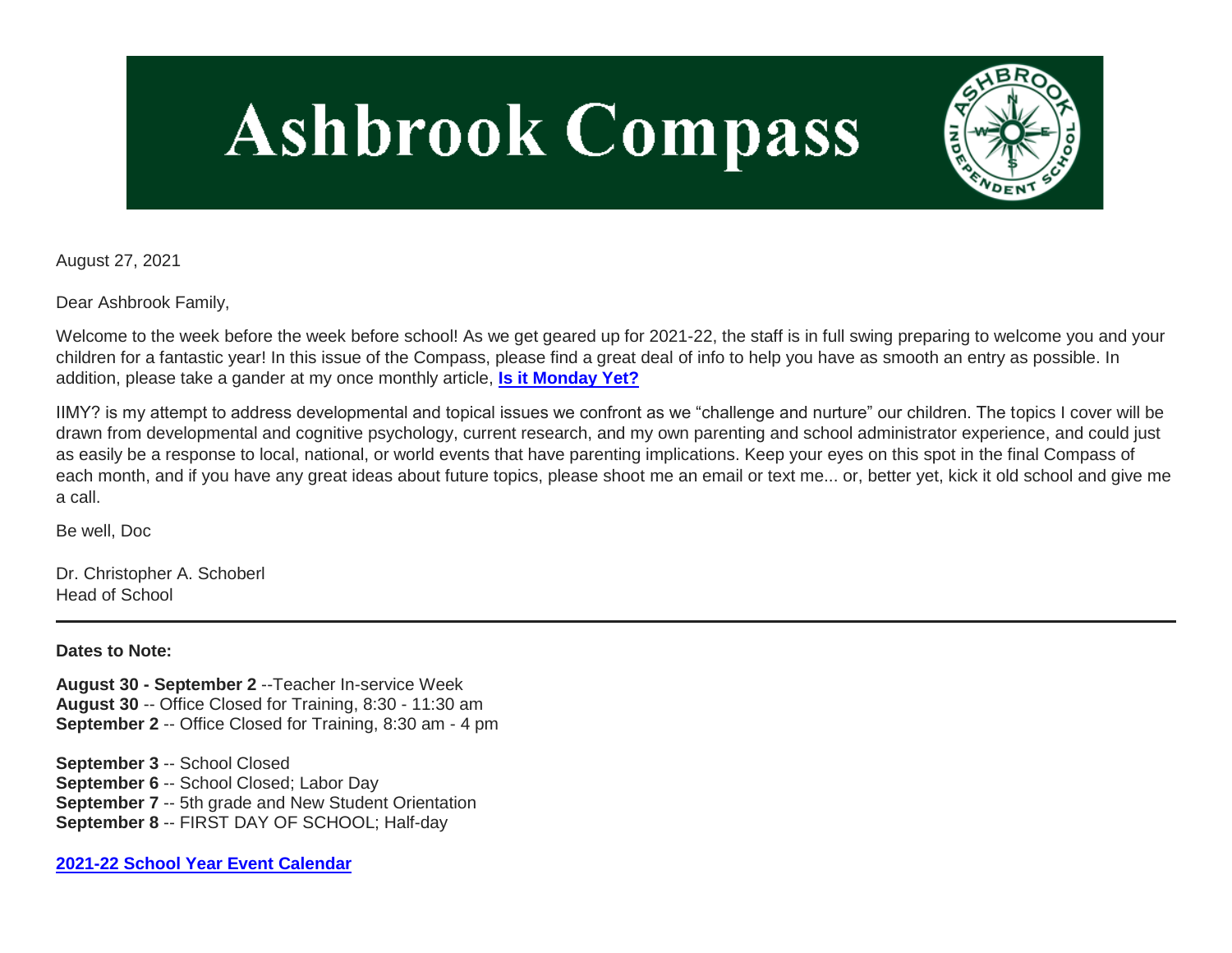#### **Have you seen the new Ashbrook video yet?**

Click **[HERE](http://link.mystudentsprogress.com/ls/click?upn=VpBe6Z9t6RkEC4qAoQCertKzhjEDinKc0CfI3IvbCQeBxd7UzXiviZ0NhEXzMTCZ46ktmJpjFZzkPnhCakX6U-2FNUgFFOtfEXXwl6bU6UKDOoaEzSGaCdi9es6CdFRR6zNVE__1PndbFfBoQGSZbxwXHHEexw3B2F0fG-2BUmuXm6a-2BX-2Bzu09P78Y-2F80D8PfqJo-2FvLlfu9-2FKZAQ6reIjYf02JP8PinVkJIjtPq6xunA4k7lINqjsqaouCPgvhGDKSaWaFb1PbaIGUv41wHmExaMveP4pxk6qGfBIuf7wRQvpvxW6l-2BWlK7ererIxpAHknWlxkMZFuLKA07B4RzKyq3ffq6VdHV3UvZ5oCAHhlVVDIZCLz9zBQe3-2BGi7GXbtzF6SOIz9nSMDHmew42mEzgx4jYE8B7fB6e42ei6oTdfJVxoZ9i9t-2F7p1bfEJqz8KhlfoRuEPN38YOU9939XR9Rh5cdn5DxgAyIWc-2Bg8N4oGXPehvtlmjbbUlri8LSzjVbf6bAfcnmnRSWeL5J-2Ba7CJNAYt2rcegcjLOGDWHDuEhTBlP1ld4zmPNl-2B4f-2FNquuaUAE0rCp-2F)** to watch our newest promotional video on Ashbrook, soon to be featured on our website and social media!

# **Hot Lunch Program**

The hot lunch program is back, and we've updated some menu items to reflect the most popular choices from last spring's Lunch Survey. Some grades will go through the hot lunch line and some grades will have lunches delivered to their classroom. All of the items used to deliver meals (clamshells, bowls, forks, and spoons) are compostable. We continue to use organic ingredients whenever possible to offer full meals with a protein, grain, and a selection of fresh cut fruits or vegetables such as apple slices, baby carrots, grapes, and bananas. The self-serve salad bar will not be available.

The hot lunch program starts on Monday, September 13, but we need sign-up sheets returned on the first day of school (September 8) so we have enough food ready for the following week.

If your student wants to take a "test drive" of all 10 lunches before making a decision on the whole year, we are offering a 2-week trial for only \$60. If you decide to go this route, your final sign-up sheet is due Monday, September 27.

For descriptions of each meal and the sign-up form, click **[HERE](http://link.mystudentsprogress.com/ls/click?upn=n7jYKe39nC4PrVAw2BzaOolgU5XUleaJ61qfvNJxTW3uoi8RFzNYUfSc1qXdqajA34djZWrxIBJBxzp2whbybvqIYp3dDOkCDgKesziBdCm-2BwerBdChKSH-2F5Cwj-2F1LQNRLK0USN-2BOHxV0gKVErqjEiNVA-2F-2FSTsMwaxtRWxe3ZNceWp6VKupeAWREF7VFV-2B-2BMkMbU_1PndbFfBoQGSZbxwXHHEexw3B2F0fG-2BUmuXm6a-2BX-2Bzu09P78Y-2F80D8PfqJo-2FvLlfu9-2FKZAQ6reIjYf02JP8PiiDJMxtumH9pNjwJOEjAYA42MZ-2Fuw1Ep1q9v5q21TeKXCx9bONvUrFVW4TFCt3PXDqXCKqO8BMjhboYp9lbCmoNRfEp8O9-2F2WyOedVCZPaPcC3-2BIwWc0VP3nAX5ySGsJXNWnlIL2MvkKFxDAeiXINHF-2BHgn779klBk-2Bbk54I4U-2BWxJuND9v1UiJX7nuwZhQgZ5UXyxtr5o4fSCK8YHtBkxWZGDtpVCXfCTkCJzvhzbTRxiFB56VmDjlxvEacVT7GBPScnEp4lCsm6qrGLiATGtLUZ7E5tEC71-2F9ADY0isLqJqoiDKZtNeN3YETop-2FbCFSRzzhuOVigXXf8rPXhMRAnNt-2FyId-2FuBAcheQDiNQO6m1)**.

## **Staff Updates**

We have new staff members and a few continuing staff members taking on new roles. Click **[HERE](http://link.mystudentsprogress.com/ls/click?upn=VpBe6Z9t6RkEC4qAoQCerkRqVNRJCi4SE2bZPjoSvlzuYd-2FClLta1IMJVd-2BxMm3QwK8A-2FzlsEhHBxifl7r-2BINjBZS8yth3DVkGaTmQOqrcQ7qvy9THfkyxgzExOxW0Y3PbaA_1PndbFfBoQGSZbxwXHHEexw3B2F0fG-2BUmuXm6a-2BX-2Bzu09P78Y-2F80D8PfqJo-2FvLlfu9-2FKZAQ6reIjYf02JP8PihYDJhY5rxqYDMqaNNDbaejKPwflHNSVoy9ZfIVZRxjr3F8Jzxb1lS9v6-2BL2mooYIdhfqtldjwmrfWLNocfR6ZyVZguyAQhR-2F7xrcodvhAkGcz47XM-2FRwjeNQzpX6fdNvfjIgu9dnWxk6wfOeqdRvJKnlmTC2i1k41lmppXsEQCrM1WP0hKIRNmDW9-2FhN8J17piTjT6-2BoZ76fhXk-2B07yaDbqvPFdIfgr8sPGKcTrC-2Fvo4aQKbjwIi7O52AUAqwOrvccQ8NUhumU4XNfONPM9ZI1tjy4oFEGvgRLpbyeX8ojrIbFVG0dWgIVPNNbJzagRQVRHr2P4e5rexsayeMQsKscfFsNU4NdsOIWaoe7wRJql)** for a full list of updates!

## **Keeping our Community Safe**

For a quick run-down of COVID protocols for the start of school, please read the **[What to Expect](http://link.mystudentsprogress.com/ls/click?upn=VpBe6Z9t6RkEC4qAoQCerkRqVNRJCi4SE2bZPjoSvlx-2B73v0qLD7UE4OR1HxUPnQjo373OcBsFTcceiBTBg2kiKS5X1JKFgWdi3QJpHmg7VZZWTTycM-2BsXCPPPle9MEtRRbYczCQHG4OXwytnigmfw-3D-3Dpxd4_1PndbFfBoQGSZbxwXHHEexw3B2F0fG-2BUmuXm6a-2BX-2Bzu09P78Y-2F80D8PfqJo-2FvLlfu9-2FKZAQ6reIjYf02JP8Pig5eGUaGubkDRvCyHAOCVDhYjWZ9VW8YWrUdFz-2FvfloXm-2F3g8RR33zBj-2FvYhMf-2FLlxSh2SD1uXNRNIv1MCG1WvNBZYEkTeFGsDV38Mjj-2FAuSdT2jhUK0nNPEdl0YjXRHLW4wJZxeXChfib1-2BZZb9UmqgthBttJ-2FGWiJ-2FVYw8J9D3hNrjHaKSuJpSqgjish4kfQIN1rDHh3t5fqavzRyCHPzgbmWlAKlSW9ab-2Bm8E4cDn1cWZc8kezlhYI3zEbXJS3q3hF27vliaL2-2BqG4ors0lhqCoSfHATQ0f83bRTIuia0rCK8EiNV2fWf-2FLqpwNq5imkbWy-2F-2Bzm7OlYtlWECB5N7oG2p75D-2B7KJ2GpIRlTWFf)** document that covers drop-off and pick-up, vaccinations, face coverings, physical distancing, cohorting grades, and more.